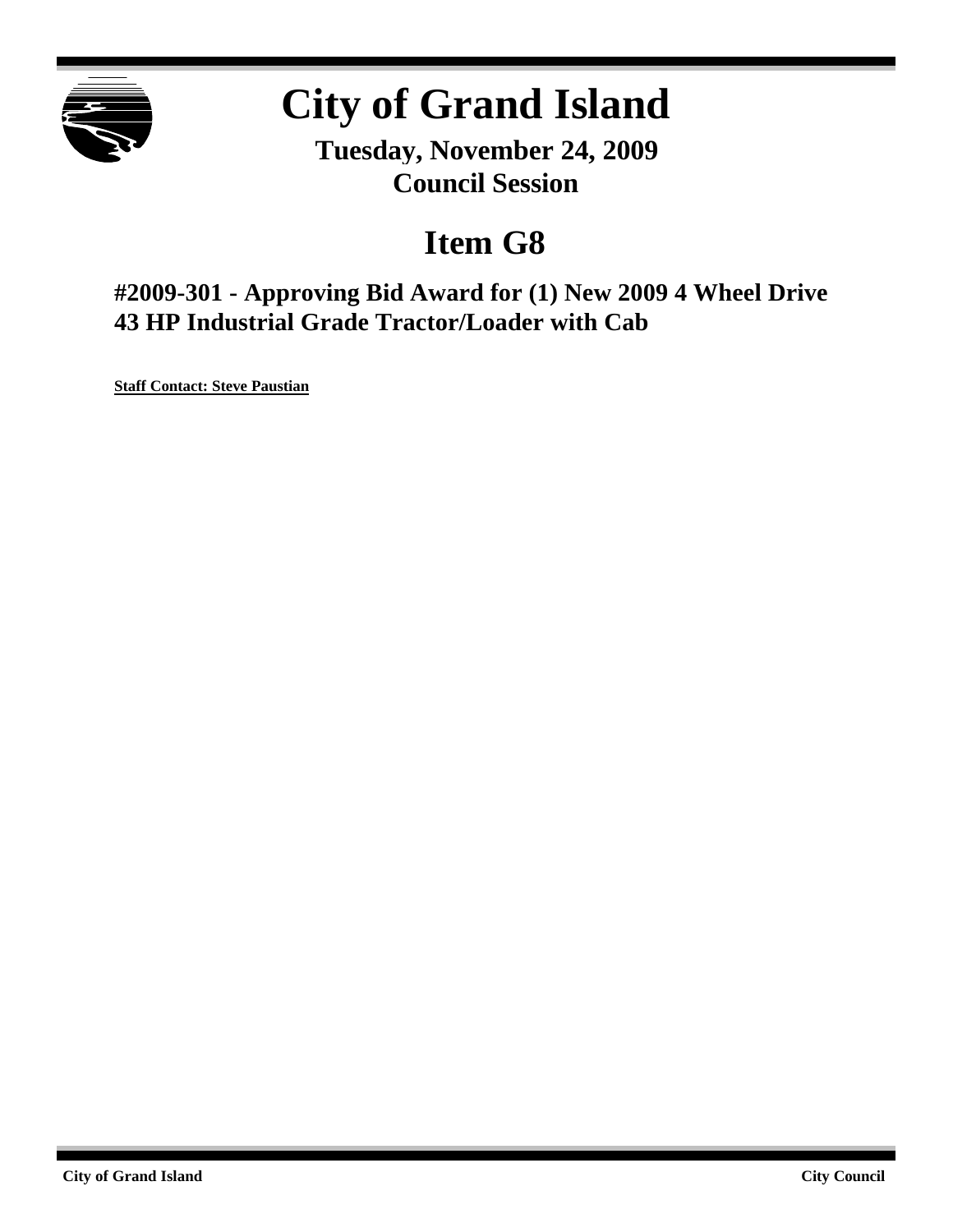## **Council Agenda Memo**

| <b>From:</b>                   | <b>Steve Paustian, Parks and Recreation Director</b>      |
|--------------------------------|-----------------------------------------------------------|
| <b>Meeting:</b>                | November 24, 2009                                         |
| Subject:                       | Approving Bid Award for (1) 2009-4-Wheel Drive<br>Tractor |
| <b>Item <math>\#</math>'s:</b> | $G-8$                                                     |
| $Presenter(s):$                | <b>Steve Paustian, Parks and Recreation Director</b>      |

### **Background**

On November 3, 2009 the Park and Recreation Department, Maintenance Division advertised for bids for the purchase of 1 new 4-wheel drive 43 HP Industrial Grade Tractor/Loader with cab. See attached bid summary for details of the bid process.

### **Discussion**

The new tractor will be used for many park activities including snow removal, grading, fertilizing and material handling as examples. The new equipment will provide many years of service and meets the requirements of the Park maintenance operation. The low bid was provided by Central Nebraska Bobcat, of Grand Island in the amount of \$28,717.00. \$42,000.00 was budgeted for this purchase.

## **Alternatives**

It appears that the Council has the following alternatives concerning the issue at hand. The Council may:

- 1. Move to approve
- 2. Refer the issue to a Committee
- 3. Postpone the issue to future date
- 4. Take no action on the issue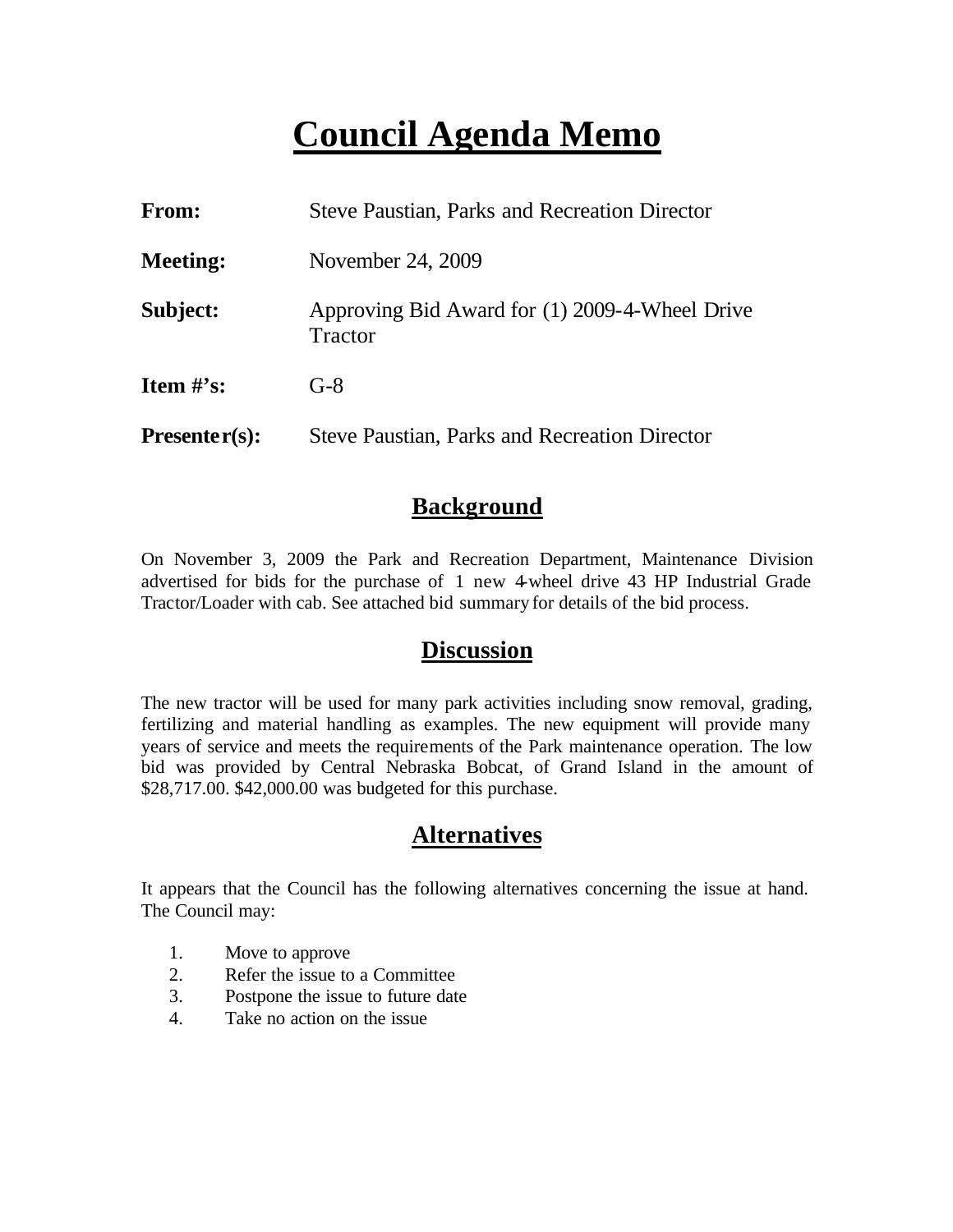## **Recommendation**

City Administration recommends that the Council approve the purchase of the tractor from Cental Nebraska Bobcat.

## **Sample Motion**

Move to purchase one 2009 4 Wheel Drive Tractor from Central Nebraska Bobcat for the amount of \$28,717.00.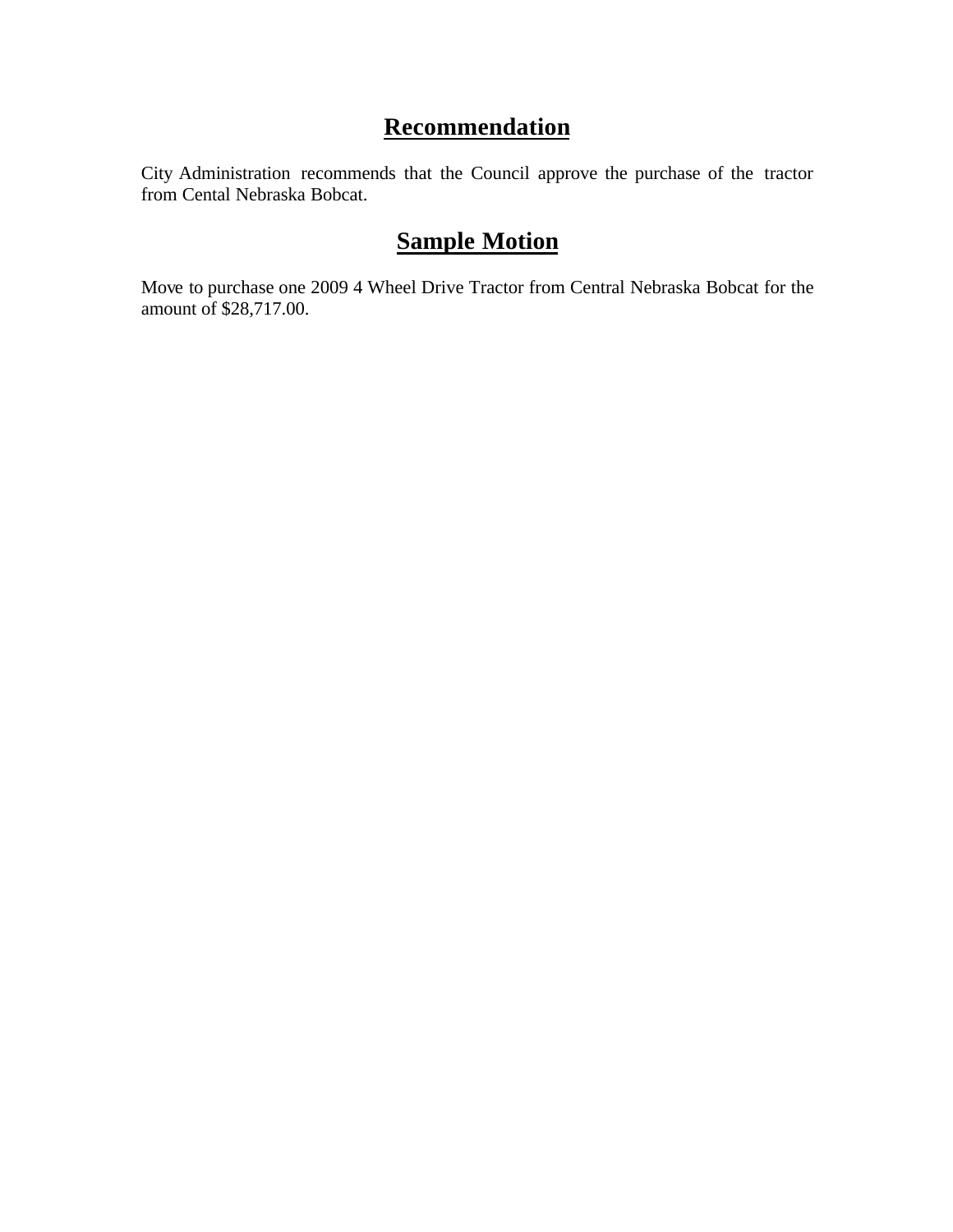### *Purchasing Division of Legal Department* **INTEROFFICE MEMORANDUM**



Wes Nespor, Purchasing Agent

*Working Together for a Better Tomorrow, Today*

#### **BID OPENING**

| <b>BID OPENING DATE:</b> | November 3, 2009 at 11:00 a.m.                                                      |
|--------------------------|-------------------------------------------------------------------------------------|
| <b>FOR:</b>              | (1) New 2009 4 Wheel Drive 43 HP Industrial Grade<br><b>Tractor/Loader with Cab</b> |
| <b>DEPARTMENT:</b>       | <b>Parks &amp; Recreation</b>                                                       |
| <b>ESTIMATE:</b>         | \$42,000.00                                                                         |
| <b>FUND/ACCOUNT:</b>     | 10044403-85615                                                                      |
| <b>PUBLICATION DATE:</b> | <b>October 21, 2009</b>                                                             |

**NO. POTENTIAL BIDDERS: 11**

#### **SUMMARY**

| <b>Bidder:</b>                                           | Nebraska Equipment, Inc.    |              | Toners, Inc.      |                                |  |
|----------------------------------------------------------|-----------------------------|--------------|-------------------|--------------------------------|--|
|                                                          | <b>Seward, NE</b>           |              |                   | <b>Grand Island, NE</b>        |  |
| <b>Exceptions:</b>                                       | <b>Noted</b>                |              | <b>Noted</b>      |                                |  |
| Make & Model:                                            | 2008 Kubota L4240 HSTC-1    |              | <b>Farmall 45</b> |                                |  |
| <b>Bid Price:</b>                                        | \$31,658.00                 |              |                   | \$29,100.00                    |  |
| <b>Options:</b><br><b>Detachable Loader Mount Forks:</b> |                             | \$1,095.00   | \$                | 750.00                         |  |
| <b>Front Mount 72" Snow Blower:</b>                      |                             | \$4,107.00   |                   | \$4,525.00                     |  |
| <b>Front Mount Rotary Broom 68" Min.:</b>                |                             | \$3,387.00   |                   | \$4,525.00                     |  |
| (Front Quick Hitch & PTO Drive)                          |                             | \$2,259.00   |                   |                                |  |
| <b>Bidder:</b>                                           | <b>Green Line Equipment</b> |              |                   | <b>Fairbanks Grand Island</b>  |  |
|                                                          | <b>Grand Island, NE</b>     |              |                   | <b>Grand Island, NE</b>        |  |
| <b>Exceptions:</b>                                       | <b>None</b>                 |              | <b>Noted</b>      |                                |  |
| Make & Model:                                            | <b>John Deere 110</b>       |              |                   | <b>New Holland Boomer 3045</b> |  |
| <b>Bid Price:</b>                                        | \$39,500.00                 |              |                   | \$32,491.00                    |  |
| <b>Options:</b>                                          |                             |              |                   |                                |  |
| <b>Detachable Loader Mount Forks:</b>                    |                             | 775.00<br>\$ | \$                | 889.00                         |  |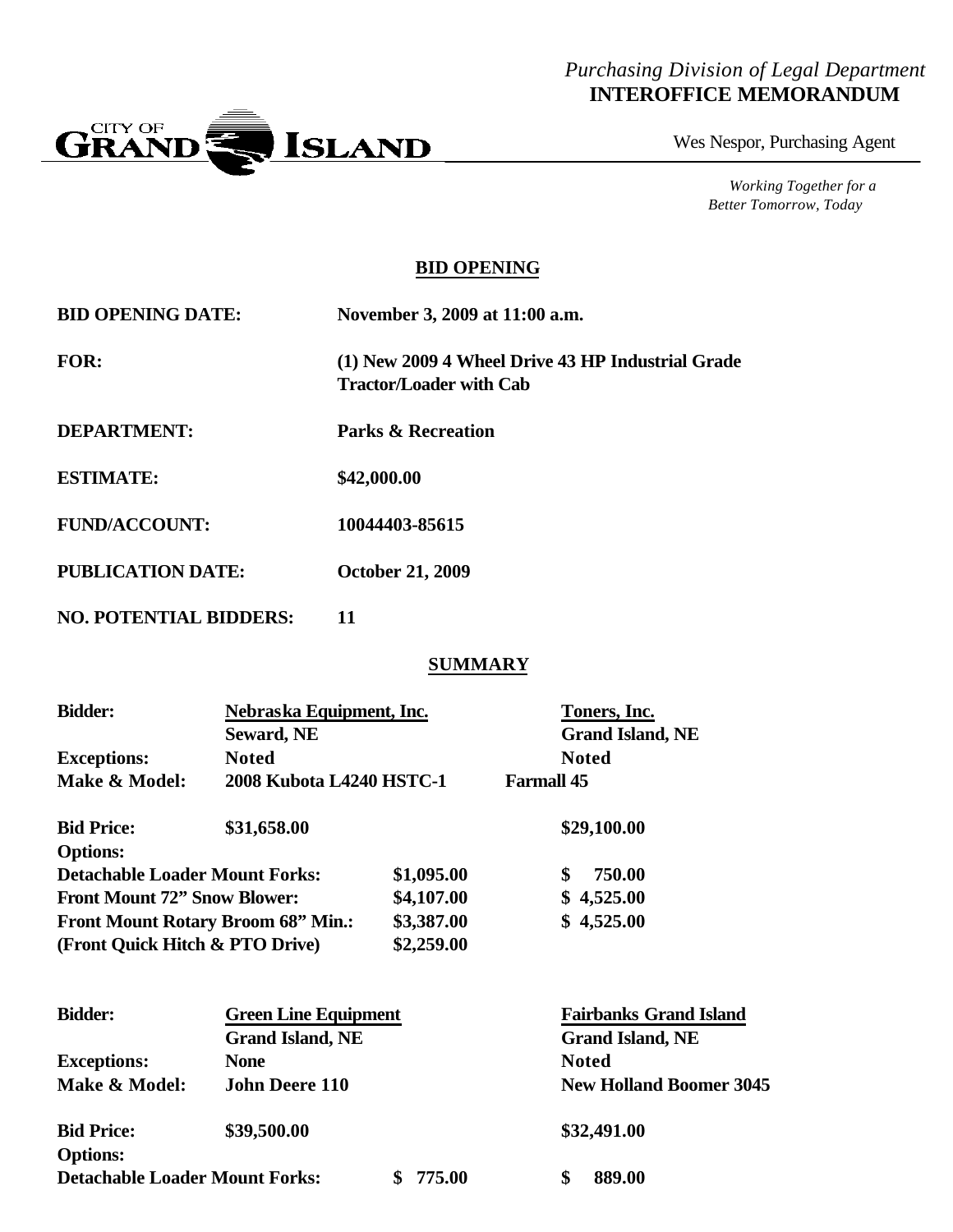| <b>Front Mount 72" Snow Blower:</b>       | \$5,750.00 | \$6,095.00 |
|-------------------------------------------|------------|------------|
| <b>Front Mount Rotary Broom 68" Min.:</b> | \$4,100.00 | \$3,702.00 |

| <b>Bidder:</b>                        | <b>Central Nebraska Bobcat</b>            |          |  |
|---------------------------------------|-------------------------------------------|----------|--|
|                                       | <b>Grand Island, NE</b>                   |          |  |
| <b>Exceptions:</b>                    | <b>None</b>                               |          |  |
| Make & Model:                         | <b>Bobcat CT 445</b>                      |          |  |
| <b>Bid Price:</b>                     | \$28,717.00                               |          |  |
| <b>Options:</b>                       |                                           |          |  |
| <b>Detachable Loader Mount Forks:</b> |                                           | \$609.00 |  |
| <b>Front Mount 72" Snow Blower:</b>   |                                           | N/A      |  |
|                                       | <b>Front Mount Rotary Broom 68" Min.:</b> | N/A      |  |

| $cc$ : | Steve Paustian, Park & Recreation Director |
|--------|--------------------------------------------|
|        | Dale Shotkoski, City Attorney              |
|        | Jeff Pederson, City Administrator          |

Gregg Bostelman, Park Main. Sup. Wes Nespor, Purchasing Agent Patti Buettner, Parks Secretary

**P1379**